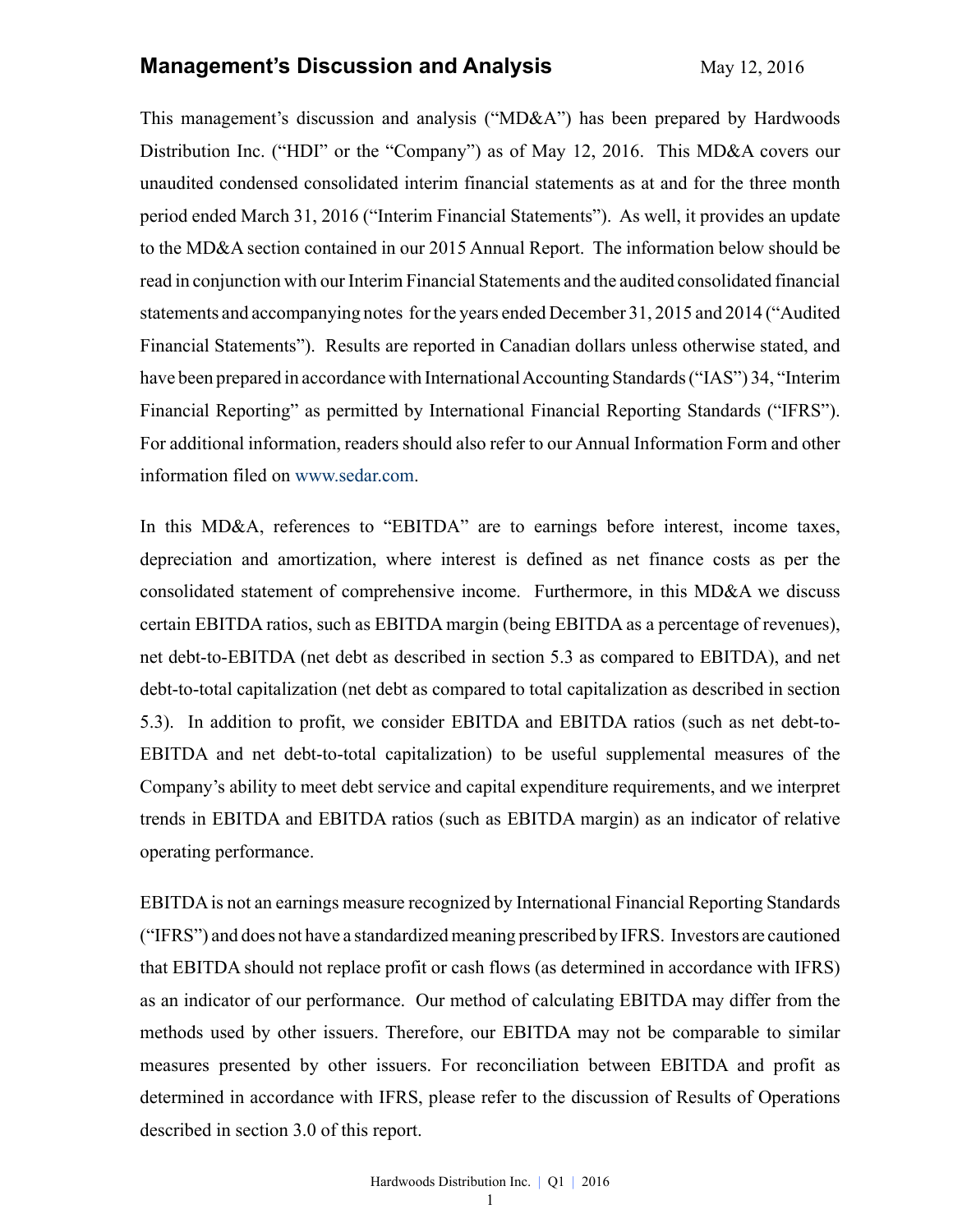



This MD&A includes the following sections:

- 1.0 Executive Summary
	- 1.1 Overview
	- 1.2 Outlook
- 2.0 Background
	- 2.1 Company Overview
	- 2.2 Business and Industry Overview
- 3.0 Results of Operations
	- 3.1 Three-Month Periods Ended March 31, 2016 and March 31, 2015
- 4.0 Quarterly Financial Information and Seasonality
- 5.0 Liquidity and Capital Resources
	- 5.1 Cash Flows from Operating, Investing and Financing Activities
	- 5.2 Working Capital
	- 5.3 Revolving Credit Facilities and Debt Management Strategy
	- 5.4 Contractual Obligations
	- 5.5 Off-Balance Sheet Arrangements
	- 5.6 Financial Instruments
	- 5.7 Share Data
	- 5.8 Dividends
- 6.0 Related Party Transactions
- 7.0 Critical Accounting Estimates and Adoption of Changes in Accounting Policies
	- 7.1 Critical Accounting Estimates
	- 7.2 Adoption of New Accounting Policies
- 8.0 Risks and Uncertainties
- 9.0 Internal Control over Financial Reporting
- 10.0 Note Regarding Forward-Looking Information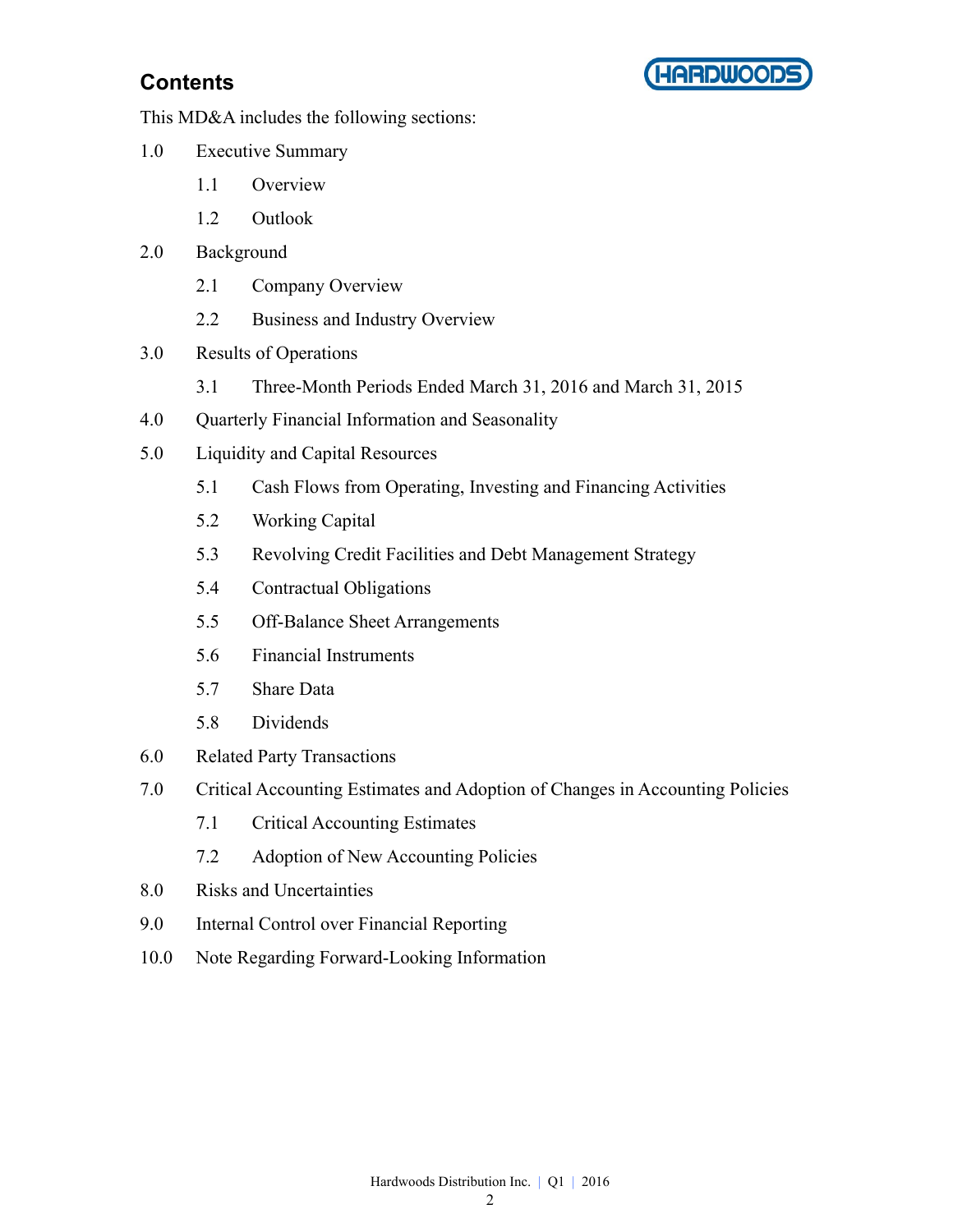### **1.0 Executive Summary**

#### 1.1 Overview

For the three months ended March 31, 2016, our sales increased 16.5% to \$157.4 million, EBITDA grew 23.4% to \$9.4 million, and profit decreased slightly by 1.9% to \$4.6 million. The results established a new quarterly sales record for Hardwoods.



Our results reflect the profitable organic growth we are achieving as we implement our "leverage import" and "strengthen commercial" strategies (discussed in more detail in section 1.2). We also benefited from appreciation in the average value of the US dollar relative to the Canadian dollar. A stronger US dollar benefits us by: i) increasing the value of sales and profits earned in our US operations when translated into Canadian dollars for financial reporting purposes; ii) increasing the selling price of US dollar-denominated products sold to our Canadian customers; and iii) improving the export competitiveness of our Canadian industrial customers, many of whom have the capability to sell their manufactured products in the US.

On the market front, the seasonally adjusted rate of US housing starts climbed 16.9% to 1,133,000 as compared to Q1 2015 based on information from the US Census Bureau. This strong growth bodes well for market demand in the future as our products are typically used 9-12 months after construction begins. The Canadian housing market grew 10.3% as compared to Q1 2015 with average seasonally adjusted housing starts increasing to 162,733 according to the Canada Housing and Mortgage Corporation. Our outlook for the Canadian market continues to be neutral.

Average hardwood lumber prices for the first quarter of 2016, as measured by the Hardwood Review Kiln Dried Lumber Price Index, were generally similar to those achieved in Q1 2015.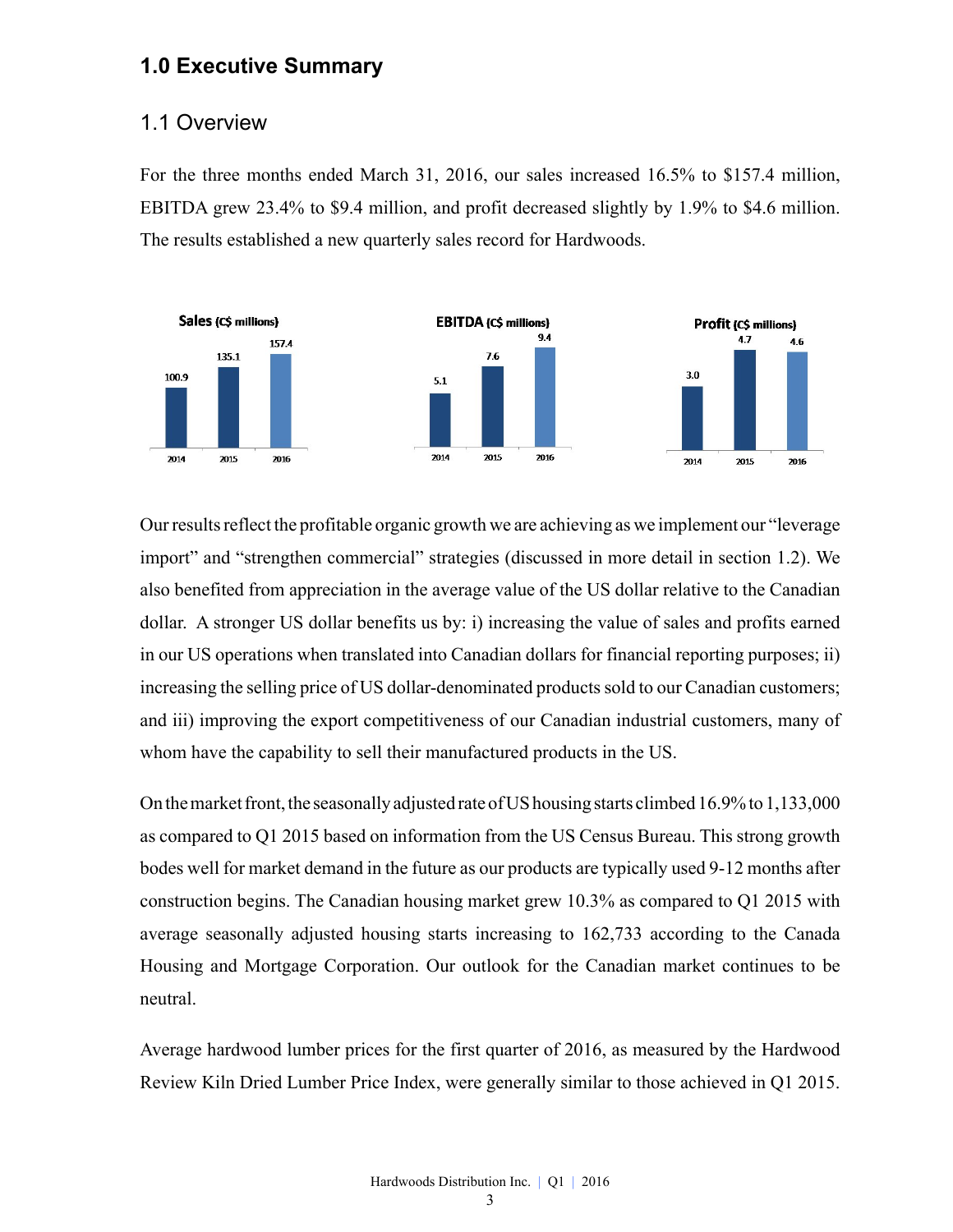Our first quarter gross profit margin increased to 17.8%, from 17.1% during the same period in 2015. We consider a gross profit margin of 17% to 18% to be sustainable for our business at this point in the market cycle.

Operating expenses remained in line with expectations across the organization. As a percentage of revenue, first quarter operating expenses were slightly higher at 12.3%, compared to 11.8% during the same period in 2015, primarily due to added costs to support organic growth. Net bad debts expense represented just 0.3% of sales, below our long-term historical average of approximately 0.4% of sales.

Cash used in operating activities was \$5.7 million compared to \$7.5 million in the first quarter of 2015. The \$1.8 improvement resulted from careful management of our balance sheet and the efficient growth of the Company. EBITDA as a percentage of revenue was 6.0% in the first quarter of 2016 compared to 5.7% in the same quarter of the previous year; which we consider to be indicative of an efficient level of operating performance for our business.

Our balance sheet remains strong. We ended the quarter with a net debt-to-EBITDA ratio of a conservative 0.9 times, debt-to-capital ratio of just 19.8% and we had \$58.2 million of unused borrowing availability (see Section 5.3).

Based on our continuing strong performance and favourable outlook, our Board of Directors approved a quarterly dividend of \$0.055 per share, payable July 29, 2016 to shareholders of record as at July 18, 2016.

### 1.2 Outlook

Job growth and income levels are gaining momentum in the US and are expected to help propel the continuing recovery in the US residential construction market in 2016 and beyond. Home improvement spending is also projected to pick up pace as housing markets continue their gradual recovery. In addition, forecasts from the American Institute of Architects predict overall growth of 8.2% for the US non-residential building segment in 2016, with the strongest gains anticipated in the commercial sector, which includes office buildings, hotels and retail.

With approximately 75% of our business in the US and approximately 60% of our products going into the residential construction market and 20% into the commercial market, we expect to realize continued growth in our US business. However, recent strengthening in the value of the Canadian dollar could temper foreign exchange gains on this growth.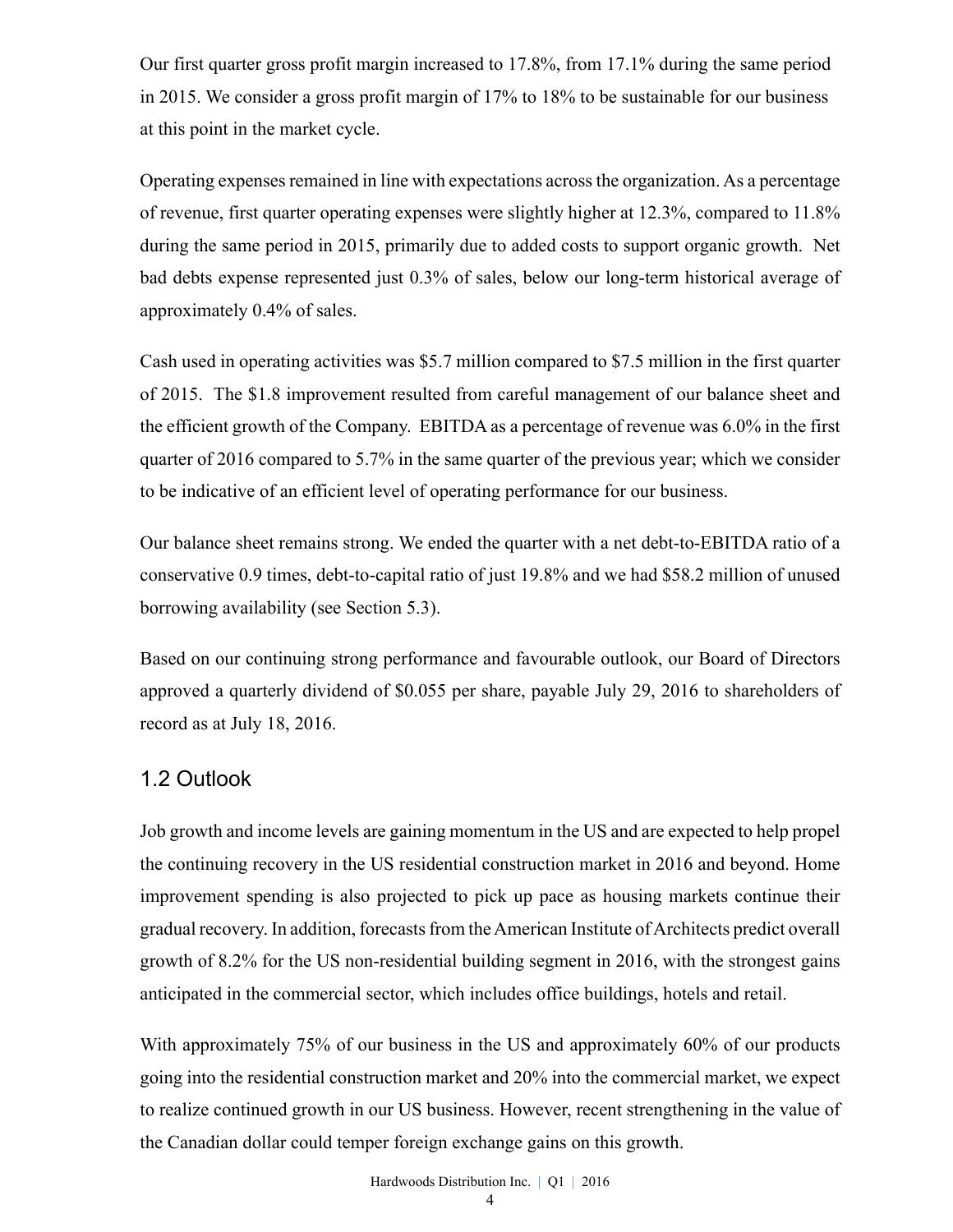The outlook for the Canadian market remains neutral, with 2016 housing starts expected to remain consistent with 2015 levels and commercial construction expected to remain in line with inflation.

Industry forecasts predict overall hardwood lumber prices will generally remain soft through the balance of 2016 as increased supply works its way through the market and demand from export markets remains less predictable. Prices for hardwood plywood and composite panel products are expected to remain steady.

Our focus in 2016 will be on continuing to expand our share of residential and commercial construction markets. We are actively pursuing our "leverage imports" and "strengthen commercial" strategies which focus on:

- growing sales of our high-quality proprietary import lines, supported both by our established international quality assurance team and new international sourcing initiatives designed to bring world-wide product solutions to our customers; and
- capitalizing on significant opportunities in the commercial market. In particular, we continue to grow our supply of first-tier product supply for commercial customers. We are also capitalizing on our import capabilities to offer commercial customers an attractive and differentiated line-up of products.

We will also continue to pursue well-priced acquisition opportunities that support our strategic objectives.

Our Board will continue to review our financial performance and assess dividend levels on a regular basis. However, our primary focus in 2016 will remain on retaining the cash necessary to finance the significant market growth opportunity in the US and to keep our balance sheet strong to support strategic acquisitions.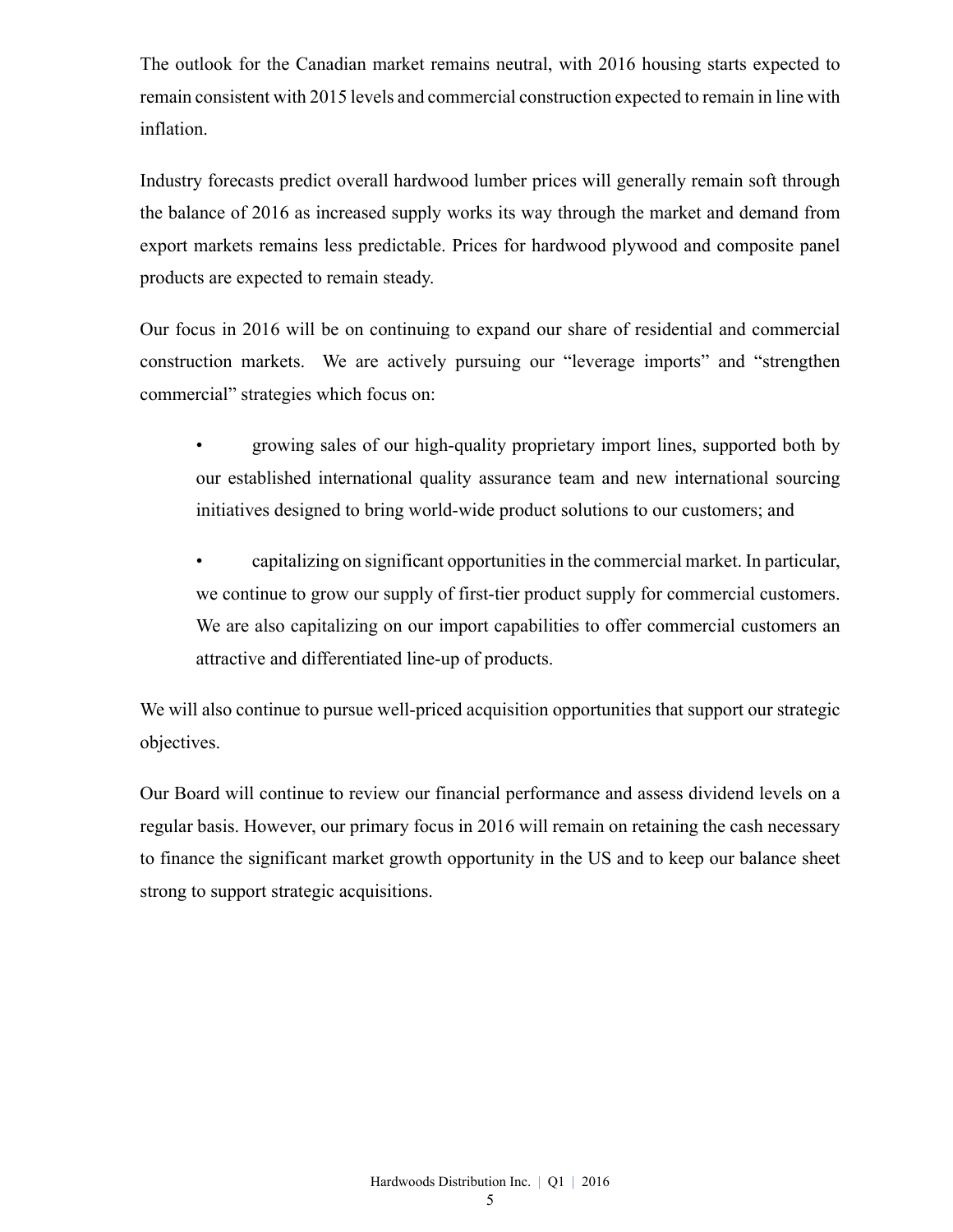## **2.0 Background**

### 2.1 Company Overview

Hardwoods Distribution Inc. is a publicly traded company that holds, indirectly, a 100% ownership interest in Hardwoods Specialty Products LP and Hardwoods Specialty Products US LP (collectively, "Hardwoods" or the "Business"). Hardwoods Distribution Inc. is listed on the Toronto Stock Exchange and trades under the symbol HWD.

### 2.2 Business and Industry Overview

Serving customers for over 50 years, Hardwoods is one of North America's largest distributors of high-grade hardwood lumber and specialty sheet goods to the cabinet, moulding, millwork, furniture and specialty wood products industries. As at May 12, 2016 we operated 33 facilities located in 17 states and 5 provinces throughout North America. Five of these facilities include light manufacturing capabilities which enable us to create custom moulding and millwork packages for our customers; and one facility, HMI is a fully integrated producer and exporter of high-quality, value-added hardwood lumber. To maximize inventory management, we utilize a hub-and-spoke distribution system. Our major hub distribution centres hold the bulk of our inventory and we make regular truck transfers to replenish stock in surrounding satellite distribution centres located in smaller markets.

Approximately 51% of our first quarter 2016 sales were made up of hardwood plywood and non-structural sheet goods such as medium-density fiberboard, particleboard and melaminecoated stock. Approximately 38% of our sales were of high-grade hardwood lumber. Our sheet goods and lumber are complementary product lines; customers typically use both of these key products in the manufacture of their own end-use products. The balance of our product sales, about 11%, was made up of other specialty products.

Our primary role in the industry is to provide the critical link between mills that manufacture large volumes of hardwood lumber and sheet goods, and industrial customers that require smaller quantities of many different hardwood products for their own manufacturing processes. We provide a means for hundreds of hardwood mills to get their product to thousands of small-tomid-sized industrial manufacturers. We add value to our suppliers by buying their product in volume and paying them promptly, effectively acting as their third-party sales force. We add value for our customers by providing them with the materials they need on a just-in-time basis,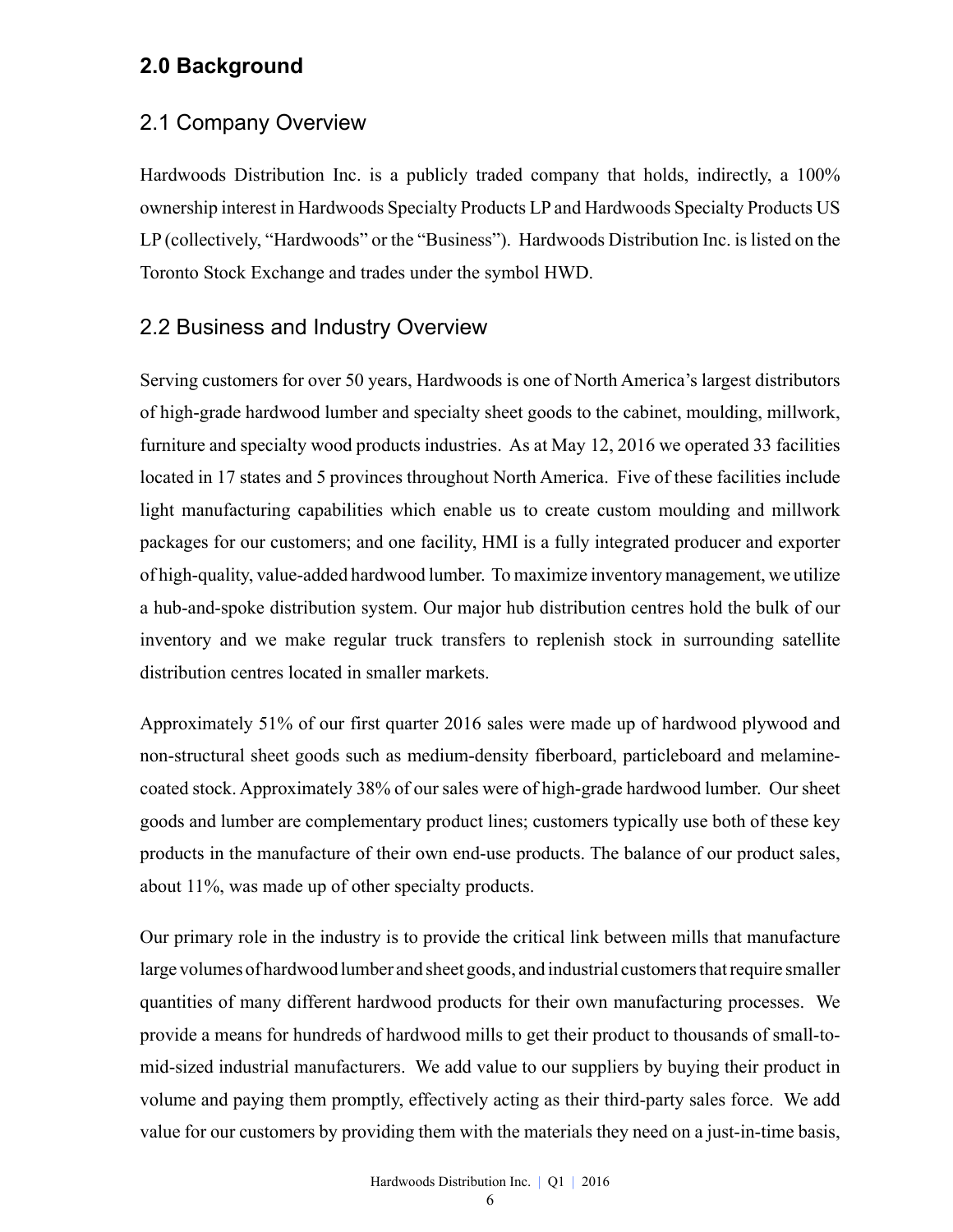remanufacturing materials to customer specifications when required, selling in smaller quantities, and offering a wider range of product selection than the customer would be able to purchase directly from an individual mill. We also provide an important source of financing for our customers by allowing them to buy material from us on approved credit.

Our customer base manufactures a range of end-use products, such as cabinetry, furniture and custom millwork. These products, in turn, are sold into multiple sectors of the economy, including new home construction, renovation, non-residential construction and institutional markets. As a result of this diversity, it is difficult to determine with certainty what proportion of our products end up in each sector of the economy. We estimate about 60% of our products are used in new residential construction, in the form of cabinets, mouldings, custom finishing, and home furniture. We believe the balance of our products ends up in other sectors of the economy not associated with new residential construction, such as home renovations, finishing millwork for office buildings, recreational vehicles, restaurant and bar interiors, hotel lobbies, retail point-of-purchase displays, schools, hospitals, custom motor coaches, yacht interiors and other specialty areas.

The majority of the hardwood lumber distributed in North America is harvested from North American hardwood forests, located principally in the Eastern United States, and is milled by hundreds of small mills. Imported hardwood lumber is largely limited to specialty species that generally do not compete with domestic hardwood lumber. Sheet goods are generally produced in North America by large manufacturers using domestic hardwoods and other materials, although imported hardwood plywood volumes have been increasing. Both domestic and imported hardwood lumber and plywood are distributed principally by third parties such as us.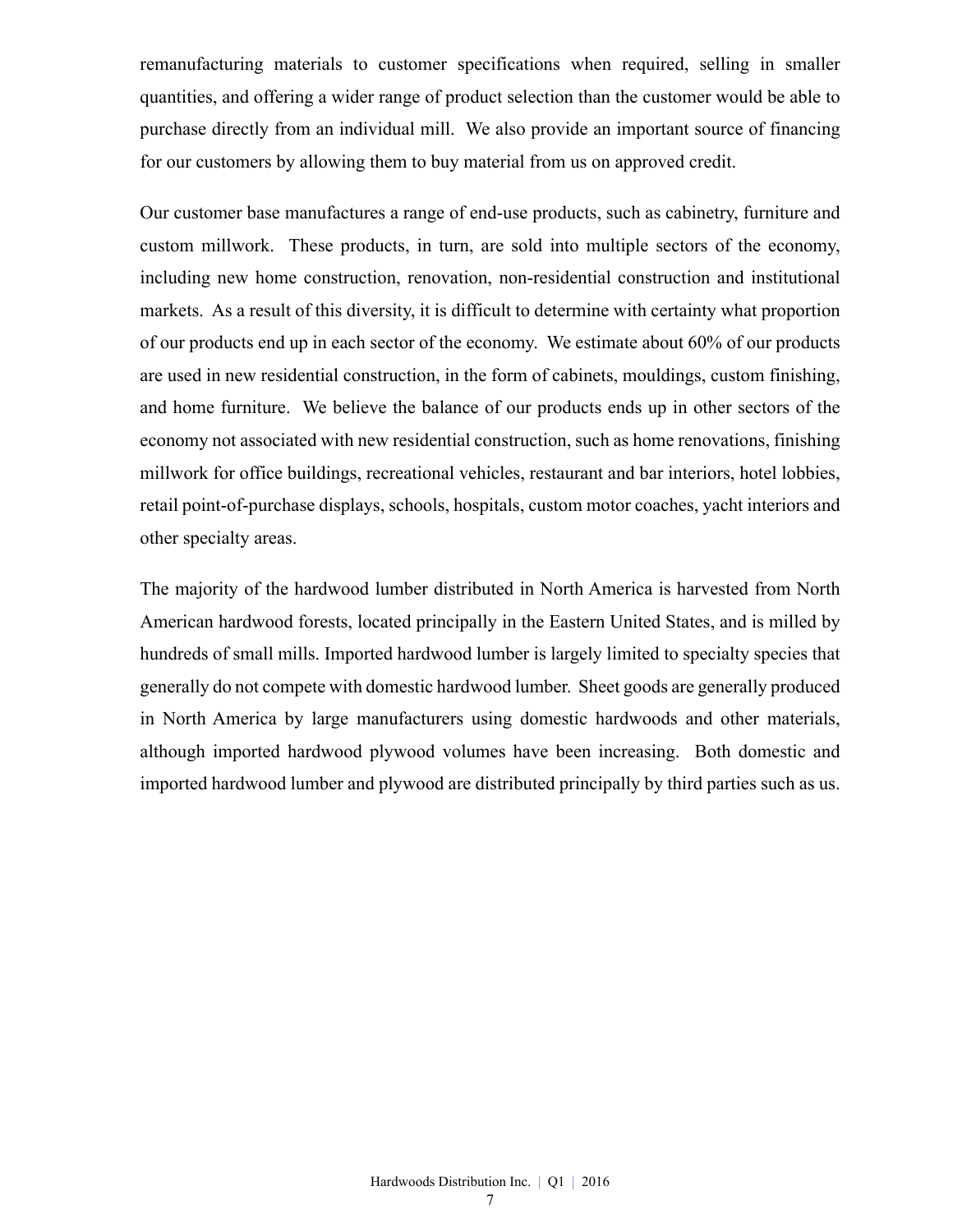# **3.0 Results of Operations**

# 3.1 Three Months Ended March 31, 2016 and March 31, 2015

|                                                            | Three months   | Three months   |              |            |
|------------------------------------------------------------|----------------|----------------|--------------|------------|
|                                                            | ended March 31 | ended March 31 | \$ Increase  | % Increase |
|                                                            | 2016           | 2015           | (Decrease)   | (Decrease) |
| Total sales                                                | \$<br>157,413  | \$<br>135,116  | \$<br>22,297 | 16.5 %     |
| Sales in the US (US\$)                                     | 91,861         | 86,433         | 5,428        | 6.3 %      |
| Sales in Canada                                            | 31,343         | 27,836         | 3,507        | 12.6 %     |
| Gross profit                                               | 28.038         | 23.063         | 4,975        | 21.6 %     |
| Gross profit %                                             | 17.8%          | 17.1%          |              |            |
| Operating expenses                                         | (19, 355)      | (15,988)       | 3,367        | 21.1 %     |
| Profit from operating activities                           | 8,683          | 7,075          | 1,608        | 22.7 %     |
| Add: Depreciation and amortization                         | 750            | 571            | 179          | 31.4 %     |
| Earnings before interest, taxes, depreciation and          |                |                |              |            |
| amortization ("EBITDA")                                    | \$<br>9,433    | \$<br>7.646    | \$<br>1,787  | 23.4 %     |
| EBITDA as a % of revenue                                   | 6.0%           | 5.7%           |              |            |
| Add (deduct):                                              |                |                |              |            |
| Depreciation and amortization                              | (750)          | (571)          | (179)        |            |
| Net finance income (expense)                               | (568)          | 236            | (804)        |            |
| Income tax expense                                         | (3, 493)       | (2,598)        | (895)        |            |
| Profit for the period                                      | \$<br>4,622    | \$<br>4,713    | \$<br>(91)   | (1.9)%     |
| Basic profit per share                                     | \$<br>0.28     | \$<br>0.28     |              |            |
| Diluted profit per share                                   | \$<br>0.27     | \$<br>0.28     |              |            |
| Average Canadian dollar exchange rate for one US dollar \$ | 1.37           | \$<br>1.24     |              |            |

#### **Sales**

For the three months ended March 31, 2016, total sales increased 16.5% to \$157.4 million, from \$135.1 million during the same period in 2015. Of the \$22.3 million year-over-year increase, \$10.4 million was due to stronger underlying sales and \$11.9 million reflects the positive impact of a stronger US dollar when translating our US sales to Canadian dollars for reporting purposes.

Sales from our US operations, which comprise approximately three quarters of our revenues (in mixed currency), increased to US\$91.9 million, from US\$86.4 million during the same period in 2015. This US\$5.4 million, or 6.3%, increase reflects higher demand and continued gains from our efforts to leverage import products and strengthen our sales into commercial construction accounts.

Sales in Canada, which comprise approximately one quarter of our revenues (in mixed currency), increased by \$3.5 million, or 12.6%, for the three months ended March 31, 2016 as compared to the same period in 2015. The increase in Canadian sales reflects our success in winning new business, as well as the positive impacts of a stronger US dollar as described in Section 1.1.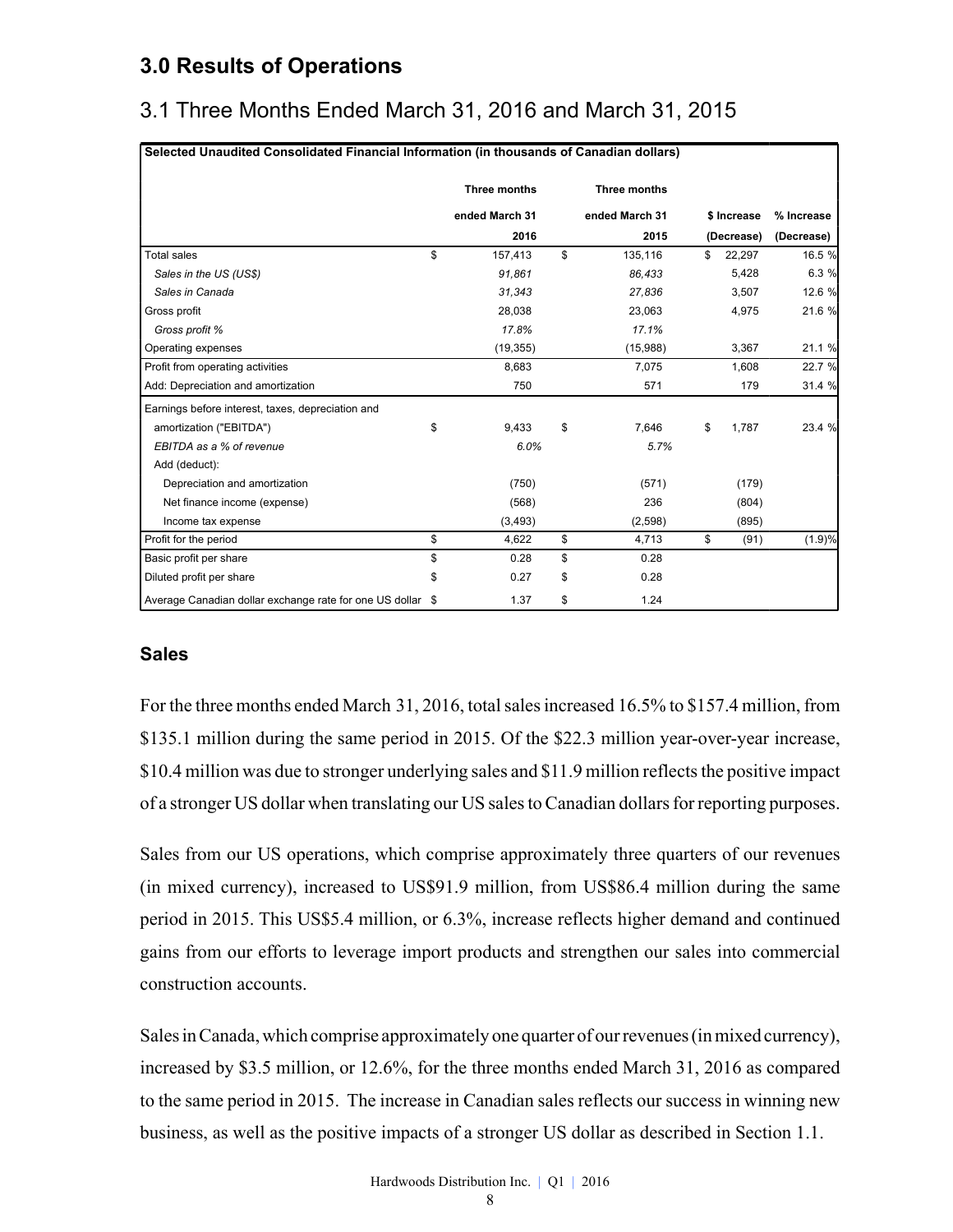#### **Gross Profit**

Gross profit for the three months ended March 31, 2016 increased 21.6% to \$28.0 million, from \$23.1 million during the same period in 2015. This \$5.0 million improvement reflects the higher sales for the year, together with a higher gross profit margin. As a percentage of sales, gross profit margin increased to 17.8% from 17.1% during the same period in 2015.

#### **Operating Expenses**

For the three months ended March 31, 2016 operating expenses increased to \$19.4 million, from \$16.0 million during the same period in 2015. The \$3.4 million increase primarily reflects \$1.5 million of higher expense due to the impact of a stronger US dollar on translation of US operating expenses and \$1.9 million of added costs to support our organic growth. As a percentage of sales, operating expenses increased slightly to 12.3% from 11.8% during the same period in 2015.

#### **EBITDA**

EBITDAgrew 23.4% to \$9.4 million in the three months ended 2016, an increase of \$1.8 million from \$7.6 million during the same period in 2015. The growth in EBITDA primarily reflects the \$5.0 million increase in gross profit, partially offset by the \$3.2 million increase in operating expenses before depreciation and amortization.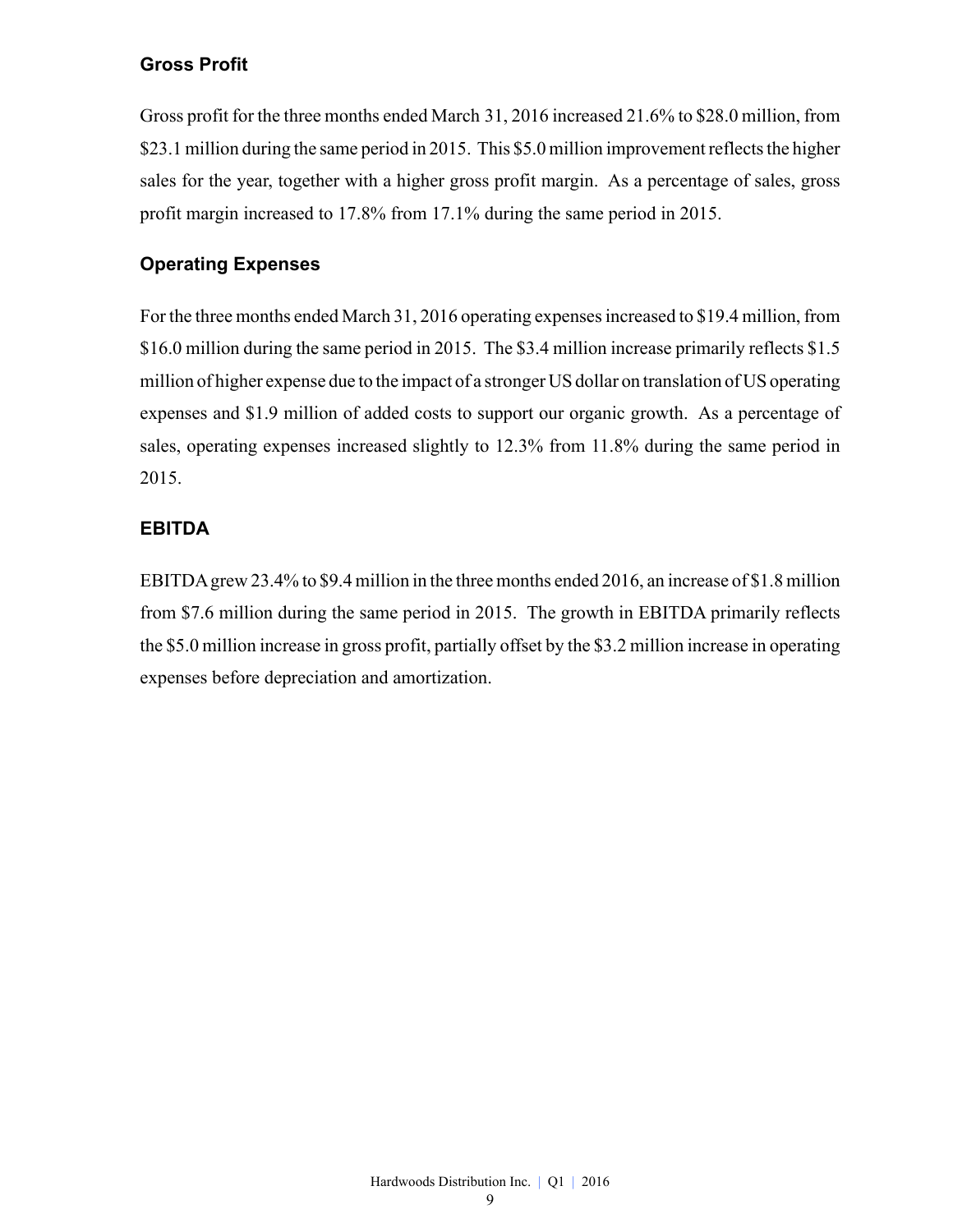#### **Net Finance Income (Expense)**

| (in thousands of Canadian dollars)      |                                           |                                           |             |
|-----------------------------------------|-------------------------------------------|-------------------------------------------|-------------|
|                                         | Three months<br>ended March<br>31<br>2016 | Three months<br>ended March<br>31<br>2015 | \$ Increase |
| Finance expense:                        |                                           |                                           | (Decrease)  |
| Interest on bank indebtedness           | \$<br>$(247)$ \$                          | (336) \$                                  | 89          |
| Accretion of finance lease obligation   | (27)                                      | (28)                                      |             |
| Foreign exchange loss                   | (368)                                     |                                           | (368)       |
| Total finance expense                   | (642)                                     | (364)                                     | (278)       |
| Finance income:                         |                                           |                                           |             |
| Interest on trade receivables, customer |                                           |                                           |             |
| notes, and employee loans               | 74                                        | 94                                        | (20)        |
| Foreign exchange gain                   |                                           | 506                                       | (506)       |
| Total finance income                    | 74                                        | 600                                       | (526)       |
| Net finance income (expense)            | \$<br>(568).                              | 236<br>\$                                 | \$<br>(804) |

For the three months ended March 31, 2016, net finance expense was \$0.6 million, compared to a net finance income of \$0.2 million during the same period 2015. The Company recognized an unrealized foreign exchange loss of \$0.4 million for the three months ended March 31, 2016, as compared to an unrealized foreign exchange gain of \$0.5 million in the comparative quarter. The Company has US dollar denominated intercompany debt and during the quarter ended March 31, 2016 a \$0.09 weakening of the US dollar led to an unrealized loss, whereas in the comparative quarter the US dollar strengthened by \$0.11 resulting in a foreign exchange gain. The net effect of these changes in foreign exchange is the primary cause of the decrease in net finance income of \$0.8 million period-over-period.

#### **Income Tax Expense**

Income tax expense increased to \$3.5 million for the three months ended March 31, 2016, from \$2.6 million during the same period in 2015. This increase primarily reflects higher taxable income.

#### **Profit for the Period**

Profit for the three months ended March 31, 2016 decreased 1.9% to \$4.6 million, from \$4.7 million during the same period in 2015. The decrease of \$0.1 million reflects the \$1.8 million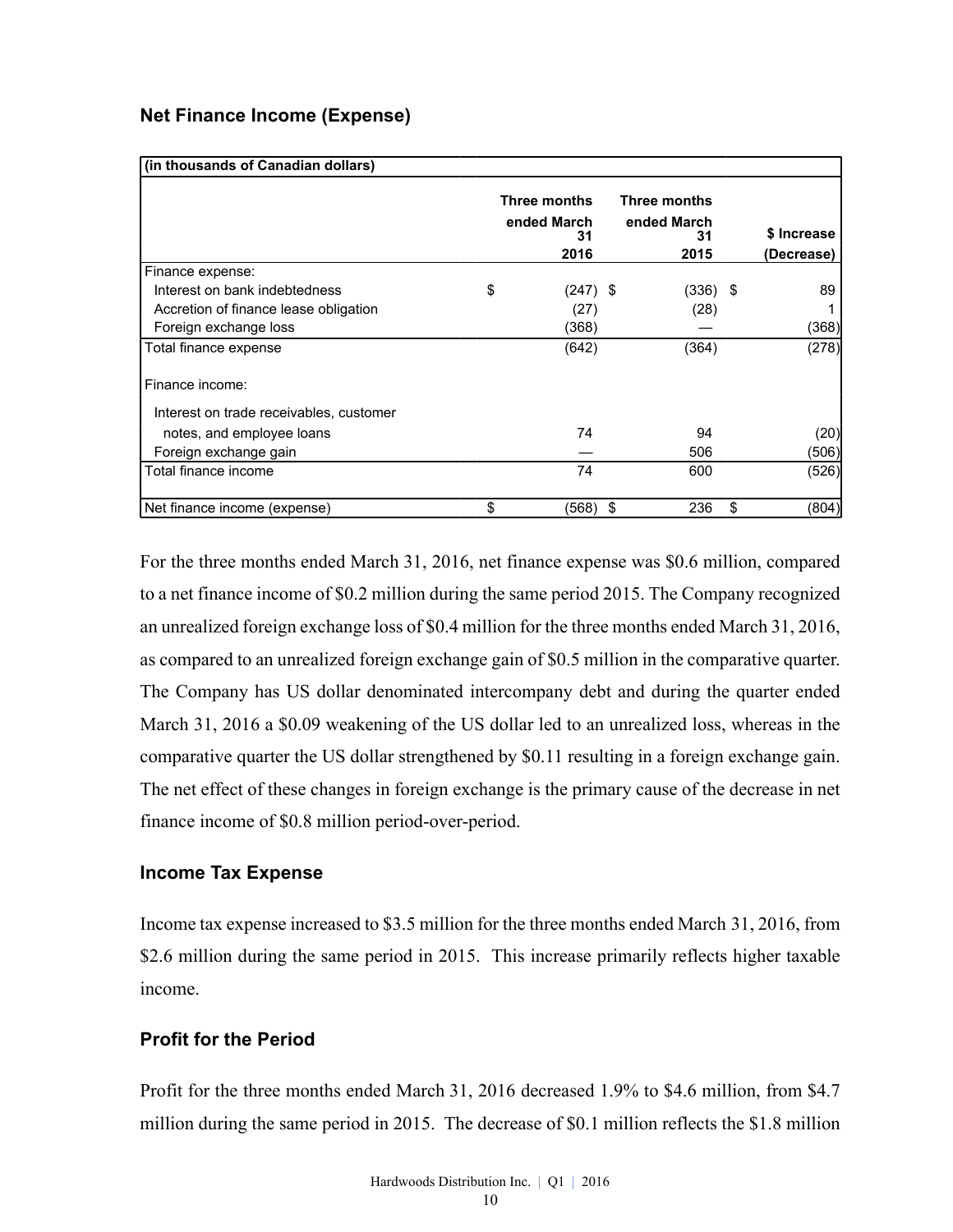increase in EBITDA, offset by the \$0.9 million increase in income tax expense, a \$0.8 million increase in net finance cost, and a \$0.2 million increase in depreciation and amortization.

# **4.0 Selected Financial Information and Seasonality**

| (in thousands of dollars)      | Q1    | Q4                  | Q3        | Q2    | Q1    | Q4                            | Q <sub>3</sub> | Q <sub>2</sub> |
|--------------------------------|-------|---------------------|-----------|-------|-------|-------------------------------|----------------|----------------|
|                                | 2016  | 2015                | 2015      | 2015  | 2015  | 2014                          | 2014           | 2014           |
| <b>Total sales</b>             |       | \$157.413 \$141.017 | \$152.114 |       |       | 143,351 \$ 135,116 \$ 114,324 | \$121,398      | \$119.038      |
| Profit                         | 4.622 | 4.461               | 5.963     | 5.009 | 4.713 | 2.808                         | 4.246          | 3,996          |
| Basic profit per share         | 0.28  | 0.27                | 0.36      | 0.30  | 0.28  | 0.17                          | 0.26           | 0.24           |
| Fully diluted profit per share | 0.27  | 0.27                | 0.35      | 0.30  | 0.28  | 0.17                          | 0.25           | 0.24           |
| <b>EBITDA</b>                  | 9.433 | 7.651               | 10.227    | 9,280 | 7.646 | 5.238                         | 7.594          | 7,543          |

### 4.1 Quarterly Financial Information

The preceding table provides selected quarterly financial information for our eight most recently completed fiscal quarters. This information is unaudited, but reflects all adjustments of a normal, recurring nature which are, in our opinion, necessary to present a fair statement of the results of operations for the periods presented. Quarter-to-quarter comparisons of our financial results are not necessarily meaningful and should not be relied upon as an indication of future performance. Historically, the first and fourth quarters have been seasonally slower periods for our business. In addition, net earnings reported in each quarter may be impacted by acquisitions, such as our acquisition of the HMI business in the second quarter of 2014, and by changes in the foreign exchange rate of the Canadian and US dollars.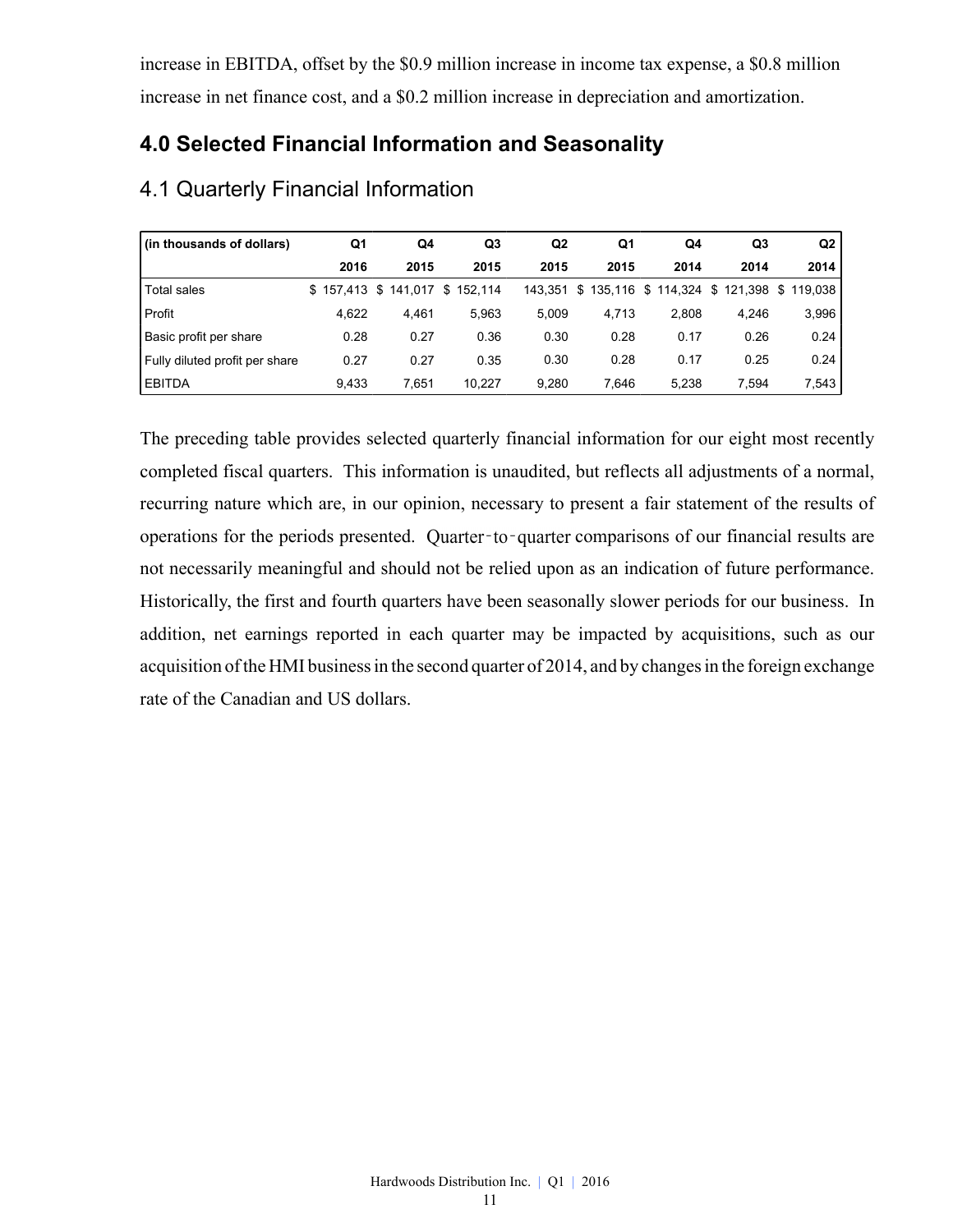# **5.0 Liquidity and Capital Resources**

# 5.1 Cash Flows from Operating, Investing and Financing Activities

| Selected Unaudited Consolidated Financial Information (in thousands of Canadian dollars) |    |                             |    |           |    |           |  |  |  |
|------------------------------------------------------------------------------------------|----|-----------------------------|----|-----------|----|-----------|--|--|--|
|                                                                                          |    | Three months ended March 31 |    |           |    |           |  |  |  |
|                                                                                          |    | 2016                        |    | 2015      |    | \$ change |  |  |  |
| Cash provided by operating activities before:                                            |    |                             |    |           |    |           |  |  |  |
| Changes in non-cash working capital                                                      | \$ | 4.981 \$                    |    | 4,595 \$  |    | 386       |  |  |  |
| Changes in non-cash working capital                                                      |    | (10, 677)                   |    | (12, 125) |    | 1,448     |  |  |  |
| Net cash used in operating activities                                                    |    | (5,696)                     |    | (7,530)   |    | 1,834     |  |  |  |
| Net cash used in investing activities                                                    |    | (375)                       |    | (348)     |    | (27)      |  |  |  |
| Net cash provided by financing activities                                                |    | 6,071                       |    | 7,865     |    | (1,794)   |  |  |  |
| Increase (decrease) in cash                                                              |    |                             |    | (13)      |    | 13        |  |  |  |
| Cash, beginning of period                                                                |    |                             |    | 13        |    | (13)      |  |  |  |
| Cash, end of the period                                                                  | \$ |                             | \$ |           | \$ |           |  |  |  |

#### *Net cash used in operating activities*

For the three months ended March 31, 2016, net cash used in operating activities was \$5.7 million, compared to \$7.5 million in the same period in 2015. Cash provided by operating activities before changes in non-cash working capital increased by \$0.4 million primarily reflecting an increase in EBITDA of \$1.8 million and a change in share-based compensation of \$0.2 million, partially offset by an increase in income taxes paid of \$1.6 million. Investment in non-cash working capital decreased by \$1.4 million for the three months ended March 31, 2016 as compared to the same period in 2015. An analysis of changes in working capital is provided in section 5.2 of this report.

#### *Net cash used in investing activities*

There were no significant changes in net cash used in investing activities for the three months ended March 31, 2016 as compared to the same period in 2015.

Capital expenditures in our traditional distribution business have historically been low as we lease our buildings and typically contract out freight delivery services. Capital expenditures in this part of our business are principally for the replacement of forklifts, furniture and fixtures, leasehold improvements and computer equipment.

Our Paxton business, which includes five branches, buys trailers and leases tractor units for use in delivery of product to customers. Paxton requires some additional ongoing investment in moulders and other light manufacturing equipment.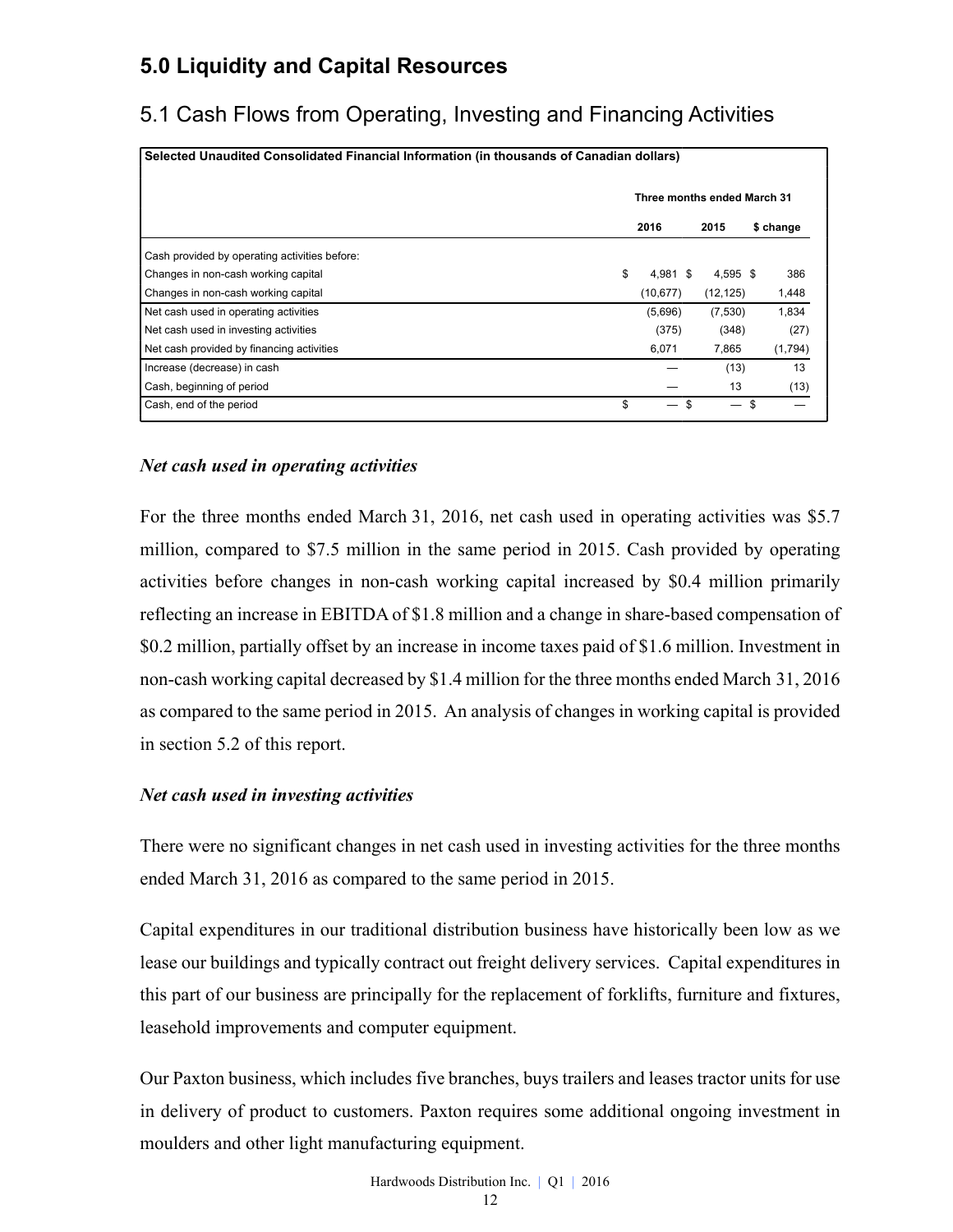Our HMI business requires ongoing investment in machinery and equipment. We anticipate incurring \$0.6 million annually to maintain the productive capacity of the HMI business.

We believe we have made sufficient expenditures to sustain productive capacity of our business as it relates to our needs for property, plant and equipment.

#### *Net cash provided by financing activities*

For the three months ended March 31, 2016 net cash from financing activities decreased \$1.8 as compared to the same period in 2015. There were no significant changes in the composition of cash provided by financing activities, with changes in the Company's credit facilities and dividends paid to shareholders being the main financing activities during the period.

### 5.2 Working Capital

Our business requires an ongoing investment in working capital, which we consider to be comprised of accounts receivable, inventory, and prepaid expenses, partially offset by shortterm credit provided by suppliers in the form of accounts payable and accrued liabilities. We had working capital of \$152.3 million as at March 31, 2016, compared to \$149.4 million at December 31, 2015. Most of this increase is attributable to increased investment in accounts receivable and inventory to support sales growth.

Our investment in working capital fluctuates from quarter-to-quarter based on factors such as seasonal sales demand, strategic purchasing decisions taken by management, and the timing of collections from customers and payments made to our suppliers. Historically the first and fourth quarters are seasonally slower periods for construction activity, resulting in reduced demand for hardwood products. As a result, sales and working capital requirements may be lower in these quarters. A summary of changes in our non-cash operating working capital during the three months ended March 31, 2016 and 2015 is provided below.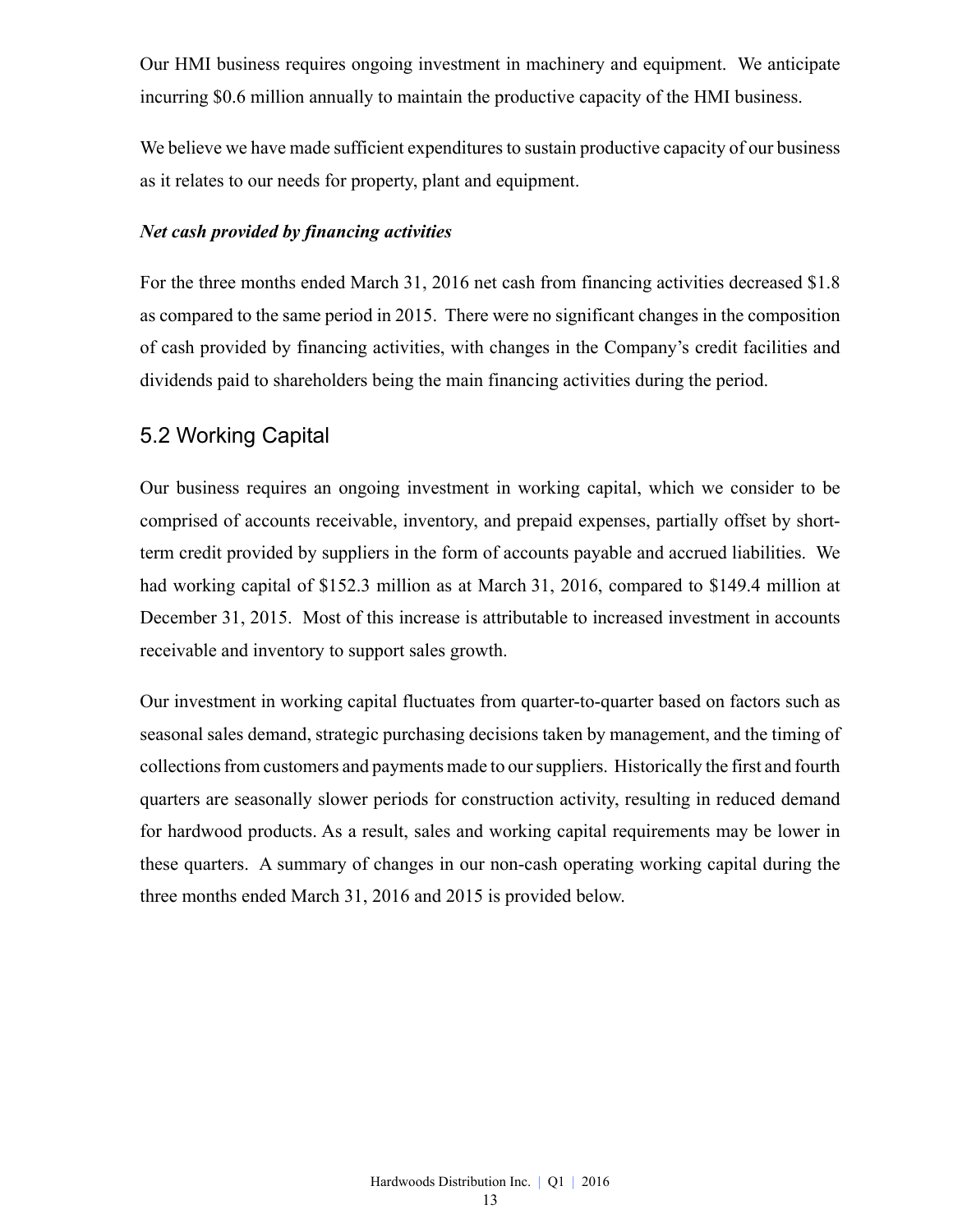| Changes in working capital (in thousands of Canadian dollars) |                   |                   |
|---------------------------------------------------------------|-------------------|-------------------|
|                                                               | Three<br>months   | Three<br>months   |
|                                                               | ended<br>March 31 | ended<br>March 31 |
|                                                               | 2016              | 2015              |
| Sources (use) of funds:                                       |                   |                   |
| Accounts receivable                                           | \$<br>(9, 477)    | \$<br>(10, 844)   |
| Inventory                                                     | (3, 190)          | (4,263)           |
| Prepaid expenses                                              | 284               | 332               |
| Accounts payable, accrued liabilities and provisions          | 1,706             | 2,650             |
| Change in non-cash operating working capital                  | \$<br>(10, 677)   | \$<br>(12, 125)   |

Continued compliance with financial covenants under our credit facilities is important to ensure that we have adequate financing available to meet our working capital requirements. The terms of our revolving credit facilities are addressed in section 5.3 of this report.

# 5.3 Revolving Credit Facilities and Debt Management Strategy

| Selected Unaudited Consolidated Financial Information (in thousands of dollars) |    |                |    |                   |  |  |  |  |  |
|---------------------------------------------------------------------------------|----|----------------|----|-------------------|--|--|--|--|--|
|                                                                                 |    | As at          |    | As at             |  |  |  |  |  |
|                                                                                 |    | March 31, 2016 |    | December 31, 2015 |  |  |  |  |  |
| Net Debt                                                                        |    | 34.605         |    | 28,894            |  |  |  |  |  |
| Shareholders' equity                                                            |    | 139,919        |    | 142,948           |  |  |  |  |  |
| <b>Total Capitalization</b>                                                     | \$ | 174.524        | \$ | 171,842           |  |  |  |  |  |
| Net debt to total capitalization                                                |    | 19.8%          |    | 16.8%             |  |  |  |  |  |
| Previous 12 months EBITDA                                                       | \$ | 36.591         | \$ | 34,804            |  |  |  |  |  |
| Net debt to previous 12 months EBITDA                                           |    | 0.9            |    | 0.8               |  |  |  |  |  |

We consider our capital to be bank indebtedness (net of cash) and shareholders' equity. As shown above, our net debt balance increased by \$5.7 million to \$34.6 million at March 31, 2016, from \$28.9 million at December 31, 2015. Overall net debt compared to total capitalization stood at 19.8% as at March 31, 2016, compared to 16.8% at December 31, 2015. At March 31, 2016 our ratio of net debt-to-EBITDA for the previous 12 months was 0.9 times, compared to 0.8 times at December 31, 2015. Net debt-to-EBITDA and net debt to total capitalization serve as indicators of our financial leverage, however they are not measures prescribed by IFRS and our method of calculating these measures may differ from methods used by other issuers.

We have independent credit facilities in both Canada and the U.S. These facilities may be drawn down to meet short-term financing requirements such as fluctuations in non-cash working capital, and in the case of the Canadian credit facility, to also make capital contributions to our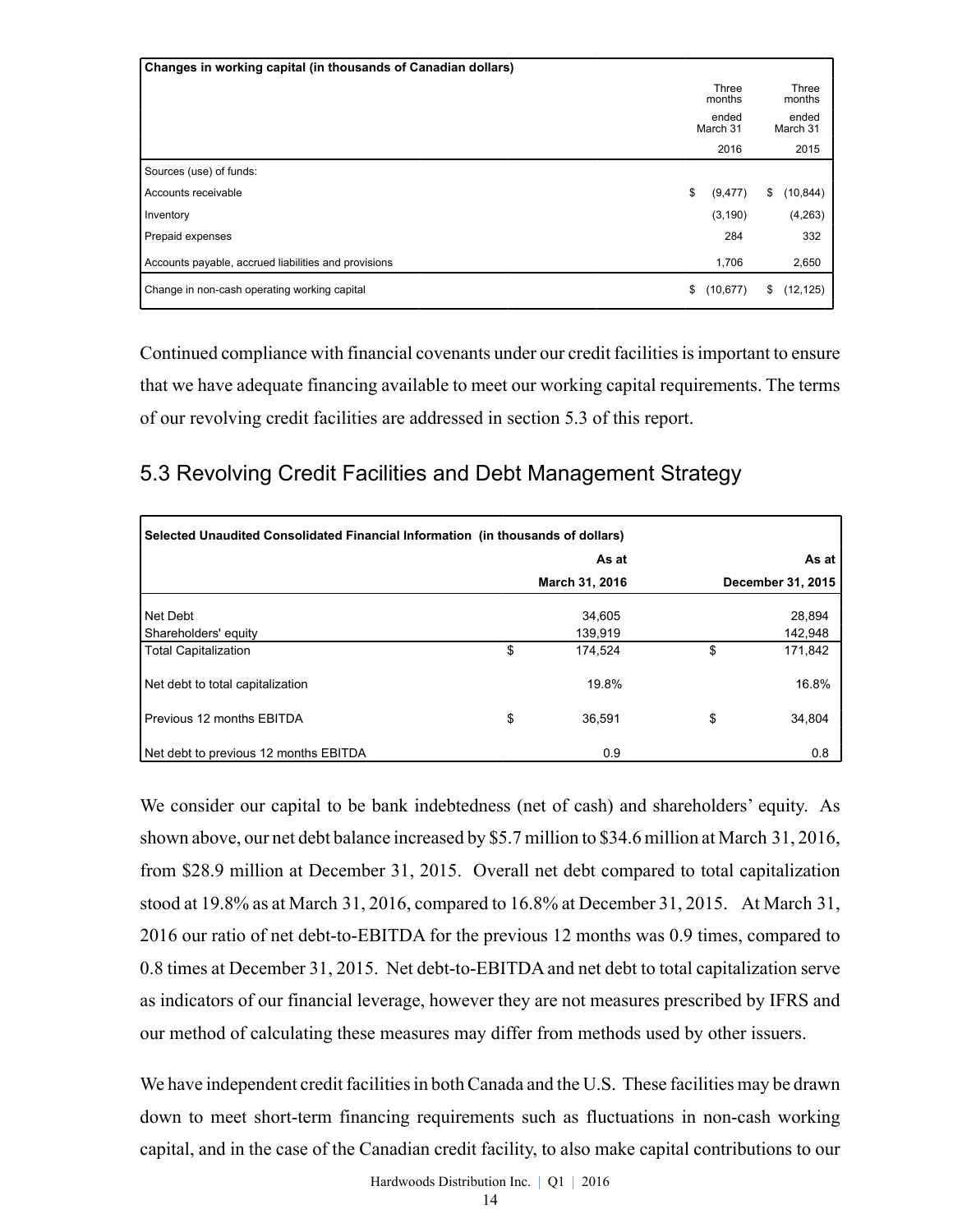US operating subsidiary. The amount made available under our Canadian and US revolving credit facilities is, from time-to-time, limited to the extent of the value of certain accounts receivable and inventories held by subsidiaries of the Company. Credit facilities also require ongoing compliance with certain credit ratios. Asummary of our credit facilities as at March 31, 2016 is provided in the following table.

| Selected unaudited consolidated financial information (in thousands of dollars) |                                                                                                                                     |                        |                |  |                  |  |                                                                                                                                 |  |  |
|---------------------------------------------------------------------------------|-------------------------------------------------------------------------------------------------------------------------------------|------------------------|----------------|--|------------------|--|---------------------------------------------------------------------------------------------------------------------------------|--|--|
|                                                                                 |                                                                                                                                     | <b>Canadian Credit</b> |                |  | <b>US Credit</b> |  |                                                                                                                                 |  |  |
|                                                                                 |                                                                                                                                     | <b>Facility</b>        |                |  | <b>Facility</b>  |  |                                                                                                                                 |  |  |
| Maximum borrowings under the credit<br>facility                                 | \$                                                                                                                                  |                        | 15.0 million   |  | \$               |  | 97.4 million (US\$75.0 million)                                                                                                 |  |  |
| Credit facility expiry date                                                     |                                                                                                                                     |                        | August 7, 2016 |  | April 27, 2017   |  |                                                                                                                                 |  |  |
| Available to borrow                                                             | \$                                                                                                                                  |                        | 15.0 million   |  | \$               |  | 75.4 million (US\$58.0 million)                                                                                                 |  |  |
| Credit facility borrowings                                                      | \$                                                                                                                                  |                        | 9.7 million    |  | \$               |  | 22.5 million (US\$17.3 million)                                                                                                 |  |  |
| Unused credit facility                                                          |                                                                                                                                     |                        | 5.3 million    |  | \$.              |  | 52.9 million (US\$40.7 million)                                                                                                 |  |  |
|                                                                                 |                                                                                                                                     |                        |                |  |                  |  |                                                                                                                                 |  |  |
| Financial covenants:                                                            | Covenant does not apply<br>when the unused credit<br>facility available exceeds<br>\$2.0 million, which it did at<br>March 31, 2016 |                        |                |  |                  |  | Covenant does not apply when the unused<br>credit facility available exceeds US\$7.5<br>million, which it did at March 31, 2016 |  |  |

Our US credit facility was comprised of US\$75.0 million available under revolving credit facilities and US\$4.1 million under a term loan that would have matured on April 27, 2017, with monthly payments based on a five-year amortization. During the quarter ended September 30, 2015 we settled the term loan in full thus the credit facility as at March 31, 2016 is comprised of US\$75.0 million available under revolving credit facilities. At March 31, 2016 we had total borrowing capacity of \$58.2 million.

The terms of the agreements with our lenders provide that dividends cannot be made to our shareholders in the event that our subsidiaries are not compliant with their financial covenants. Our operating subsidiaries were compliant with all required credit ratios as at March 31, 2016. Accordingly there were no restrictions on dividends arising from non-compliance with financial covenants.

Our debt management strategy is to roll and renew (as opposed to repay and retire) our revolving credit facilities in Canada and the US when they expire in August 2016 and April 2017, respectively. We do not intend to restrict future dividends in order to fully extinguish our bank debt obligations upon their maturity. The amount of bank debt that will actually be drawn on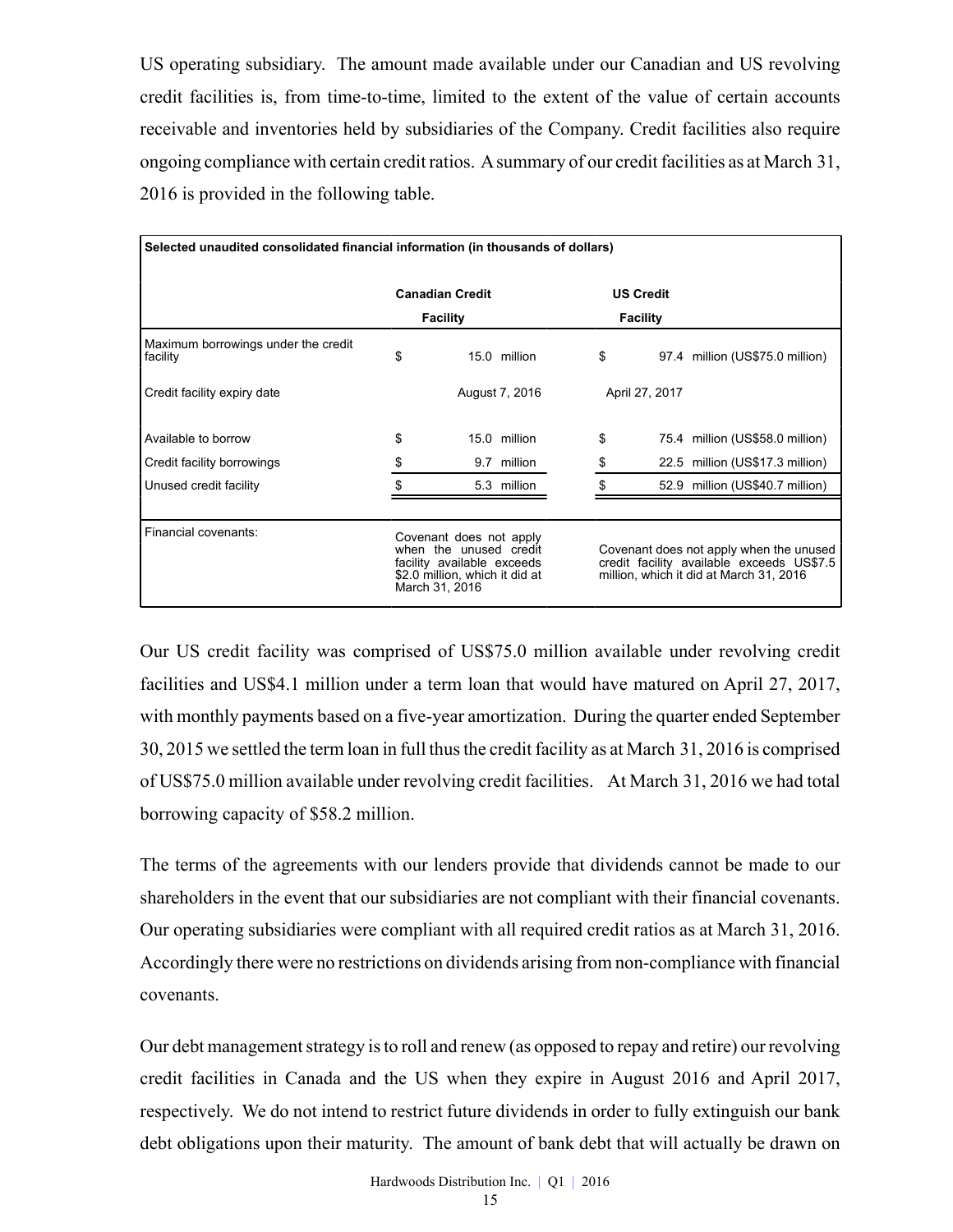our available revolving credit facilities will depend upon the seasonal and cyclical needs of the business, and our cash generating capacity going forward. When making future dividend decisions, we will consider the amount of financial leverage, and therefore bank debt, we believe is appropriate given existing and expected market conditions and available business opportunities. We do not target a specific financial leverage amount. We believe our current credit facilities are sufficient to finance our working capital needs and market expansion strategy.

### 5.4 Contractual Obligations

There were no significant changes in our contractual commitments outside the normal course of business, compared with those set forth in the Company's 2015 Annual Report, available on SEDAR at www.sedar.com.

#### 5.5 Off-Balance Sheet Arrangements

We have no off-balance sheet arrangements.

### 5.6 Financial Instruments

Financial assets include cash and current and non-current receivables, which are measured at amortized cost. Financial liabilities include bank indebtedness, accounts payable and accrued liabilities, income taxes payable, dividend payable and finance lease obligations which are measured at amortized cost. The carrying values of our cash, current accounts receivable, income taxes payable, accounts payable and accrued liabilities, and dividend payable approximate their fair values due to the relatively short period to maturity of the instruments. The fair value of non-current receivables and finance lease obligations are not expected to differ materially from carrying value given the interest rates being charged and term to maturity. The carrying values of the credit facilities approximate their fair values due to the existence of floating market-based interest rates.

### 5.7 Share Data

As at May 12, 2016, the date of this MD&A, we had 16,778,764 common shares issued and outstanding. In addition, at May 12, 2016, we had outstanding 58,849 performance shares and 134,845 restricted shares under the terms of our long-term incentive plan. The performance and restricted shares can be settled in common shares of the Company issued from treasury, common shares purchased by the Company in the market, or in an amount of cash equal to the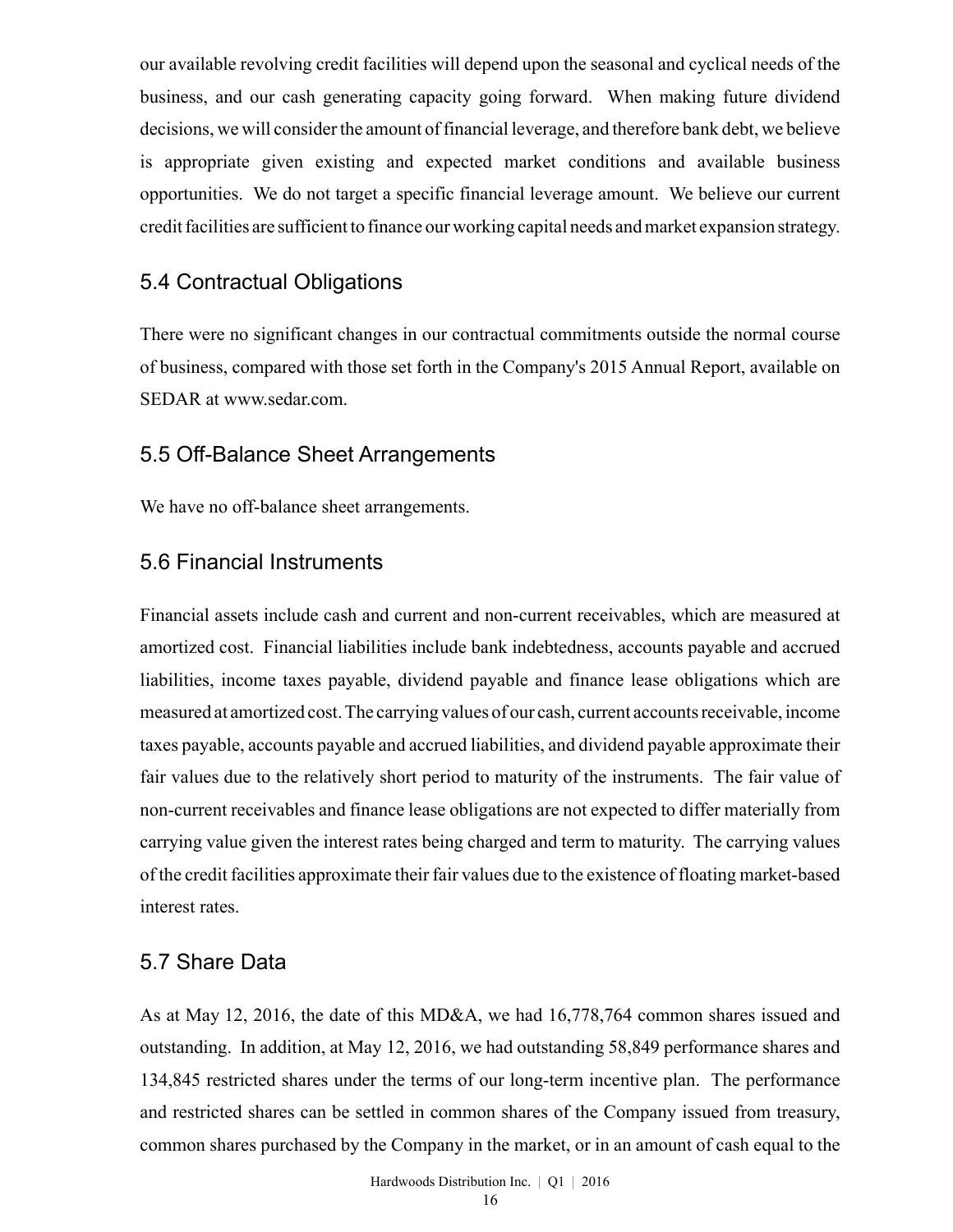fair value of our common shares, or any combination of the foregoing. The restricted and performance shares vest over periods of up to three years and we intend to issue common shares from treasury to settle these obligations as they vest.

### 5.8 Dividends

In the first quarter of 2016, we declared a quarterly dividend of \$0.055 per share, which was paid on April 29, 2016 to shareholders of record as at April 19, 2016. On May 12, 2016 we declared a quarterly dividend of \$0.055 per share, payable on July 29, 2016 to shareholders of record as at July 18, 2016. The Board regularly assesses our dividend strategy, giving due consideration to anticipated cash needs for additional working capital to support growing the business, appropriate debt levels, acquisition opportunities which may be available, expected market conditions, demand for our products, and other factors.

# **6.0 Related Party Transactions**

There were no material related party transactions in the three months ended March 31, 2016 or in the comparative period in the prior year.

# **7.0 Critical Accounting Estimates & Adoption of Changes in Accounting Policies**

# 7.1 Critical Accounting Estimates

The preparation of financial statements in accordance with IFRS requires that we make estimates and assumptions that can have a material impact on our results of operations as reported on a periodic basis. We base our estimates and assumptions on past experience and other factors that are deemed reasonable under the circumstances. Actual results could differ from these estimates. The critical estimates used in preparing our financial statements are:

*Accounts receivable provision*: Due to the nature of our business and the credit terms we provide to our customers, we anticipate that a certain portion of required customer payments will not be made, and we maintain an allowance for these doubtful accounts. The allowance is based on our estimate of the potential of recovering our accounts receivable, and incorporates current and expected collection trends.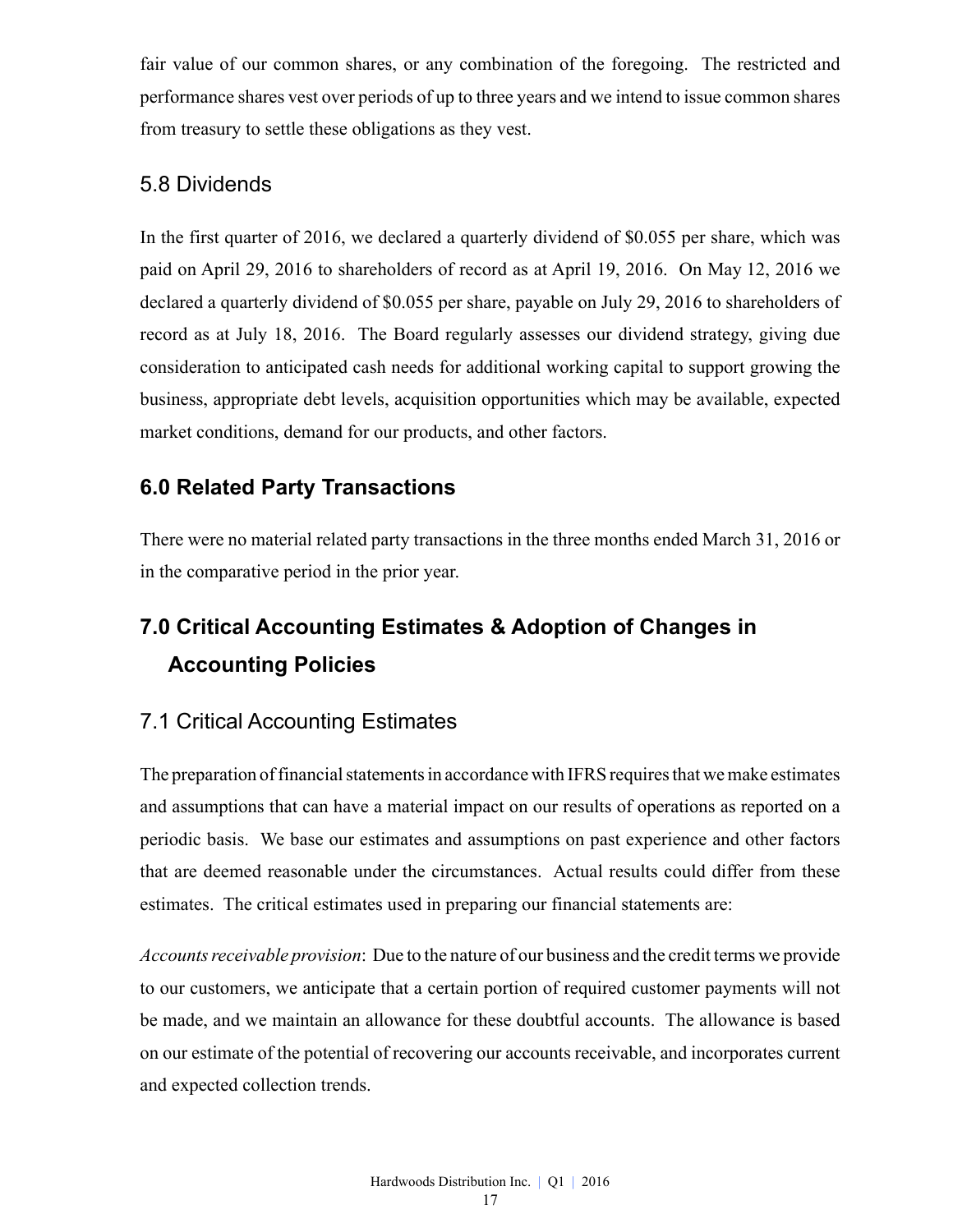*Deferred income taxes:* We are required to make estimates and assumptions regarding future business results, as well as the amount and timing of certain future discretionary tax deductions available to us. These estimates and assumptions can have a material impact upon the amount of deferred income tax assets and liabilities that we recognize.

*Valuation of inventory:* We are required to make estimates and assumptions regarding the net realizable value of our inventory. The estimates and assumptions may have a material impact on the values at which we recognize inventory.

# 7.2 Adoption of New Accounting Policies

There were no new standards effective January 1, 2016 that have an impact on our consolidated financial statements.

# **8.0 Risks and Uncertainties**

We are exposed to a number of risks and uncertainties in the normal course of business that could have a negative effect on our financial condition or results of operations. We identify significant risks that we were aware of in our Annual Information Form which is available to readers along with other disclosure documents at www.sedar.com.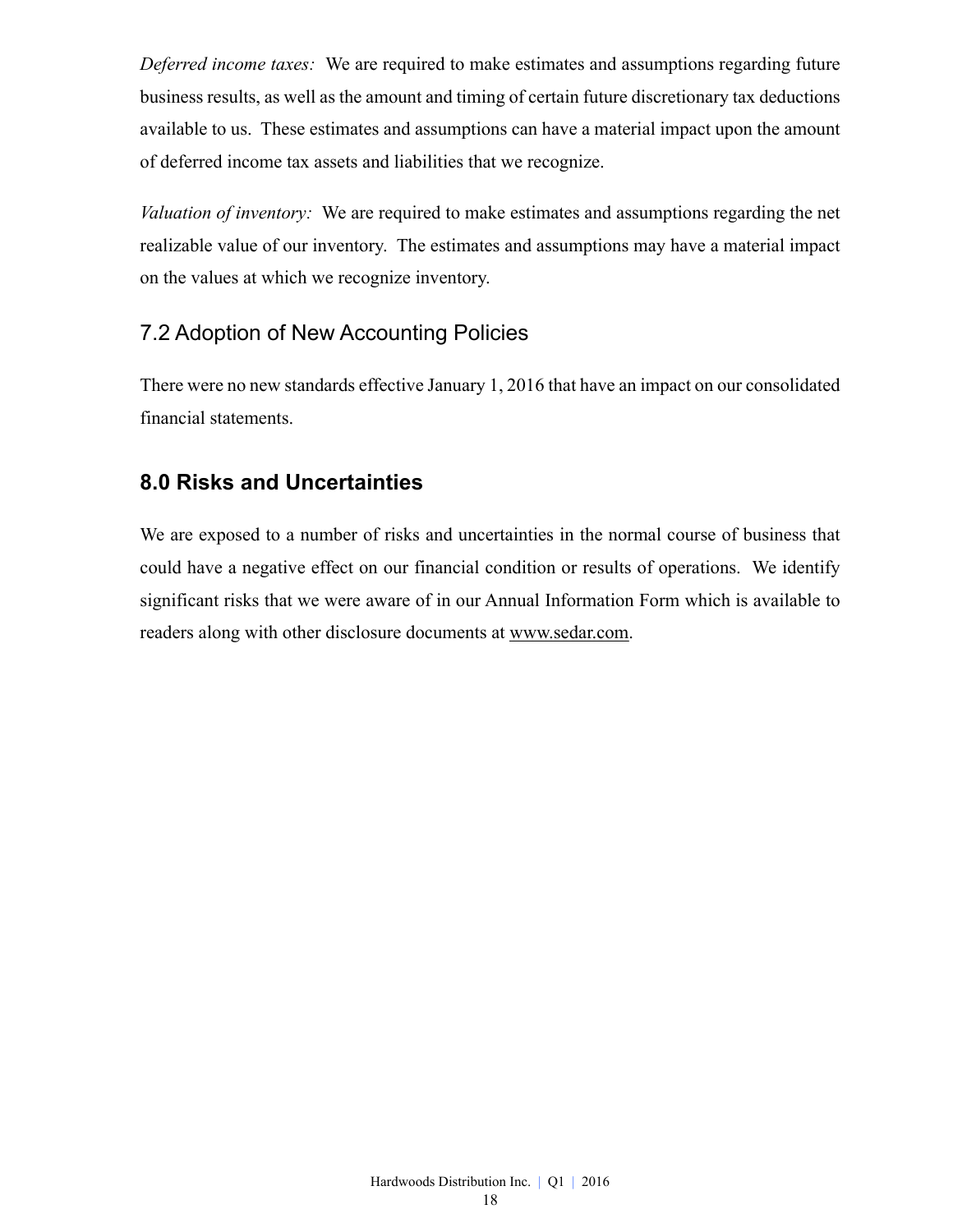# **9.0 Internal Control over Financial Reporting**

Our management is responsible for establishing and maintaining adequate disclosure controls and procedures ("DC&P") and internal control over financial reporting ("ICFR"). Any systems of DC&P and ICFR, no matter how well designed, have inherent limitations. Therefore, even those systems determined to be effective can provide only reasonable assurance with respect to information required to be disclosed and financial statement preparation and presentation. There have been no changes in our ICFR during the quarter ended March 31, 2016 that have materially affected, or are reasonably likely to materially affect, our ICFR.

### **10.0 Note Regarding Forward Looking Information**

Certain statements in this MD&A contain forward-looking information within the meaning of applicable securities laws in Canada ("forward-looking information"). The words "anticipates", "believes", "budgets", "could", "estimates", "expects", "forecasts", "intends", "may", "might", "plans", "projects", "schedule", "should", "will", "would" and similar expressions are often intended to identify forward-looking information, although not all forward-looking information contains these identifying words.

The forward-looking information in this MD&A includes, but is not limited to: The growth in US housing bodes well for market demand in the future as our products are typically used 9-12 months after construction begins; the Canadian market data can vary from period to period and our outlook for this market continues to be neutral; we consider a gross profit margin of 17% to 18% to be sustainable for our business at this point in the market cycle; job growth and income levels are gaining momentum in the US and are expected to help propel the continuing recovery in the US residential construction market in 2016 and beyond; home improvement spending is also projected to pick up pace as housing markets continue their gradual recovery; forecasters predict growth for the US non-residential building segment in 2016, with the strongest gains anticipated in the commercial sector, which includes office buildings, hotels and retail; we expect to realize continued growth in our US business; recent improvements in the value of the Canadian dollar could temper foreign exchange gains on growth; forecasters predict overall hardwood lumber prices will generally remain soft through the balance of 2016 as increased supply works its way through the market and demand from export markets remains less predictable; prices for hardwood plywood and composite panel products are expected to remain steady; we estimate about 60% of our products are used in new residential construction and the balance of our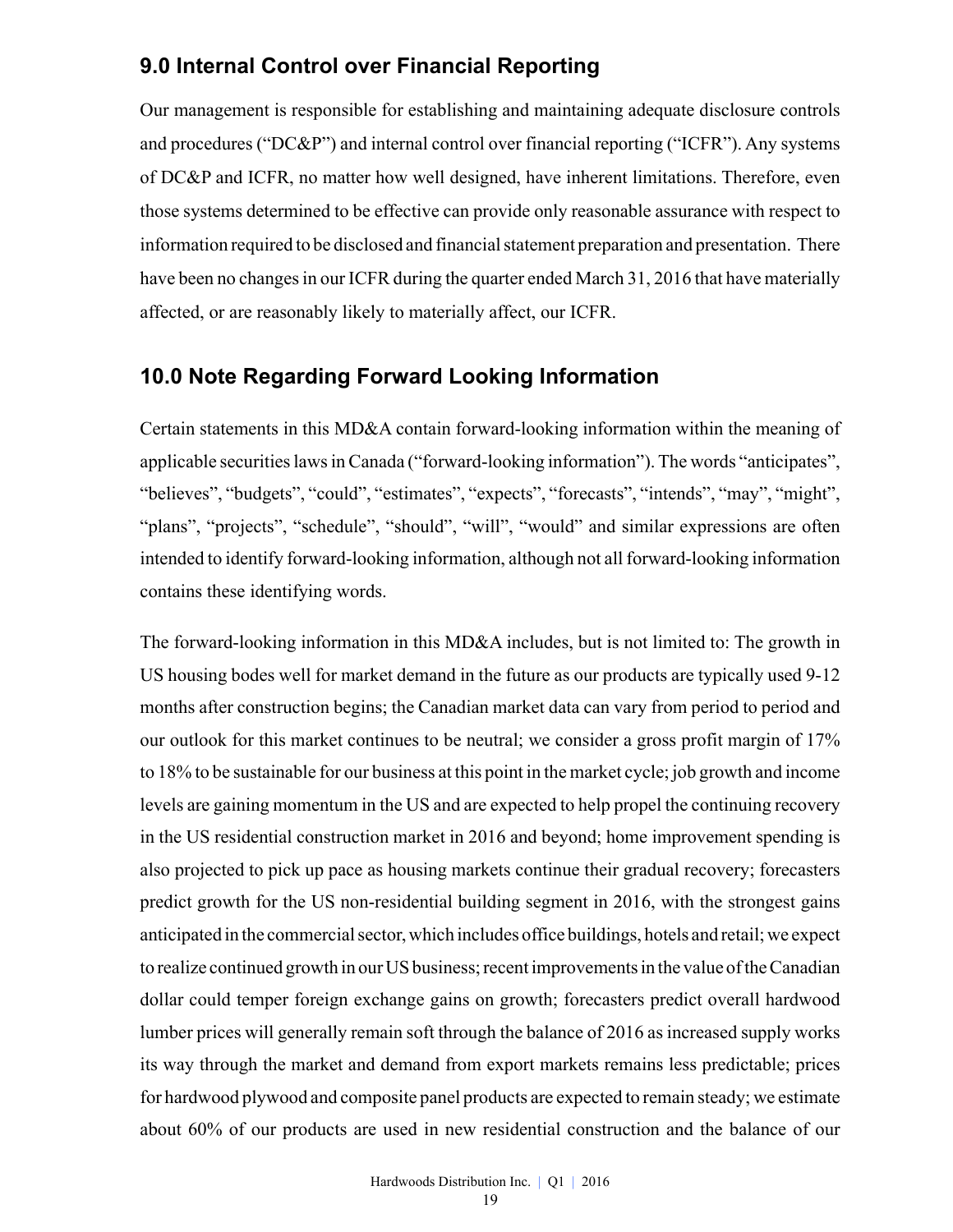products end up in other sectors of the economy not associated with new residential construction; the first and fourth quarters have been seasonally slower periods for our business; we anticipate incurring \$0.6 million annually to maintain the productive capacity of the HMI business; we believe we have made sufficient expenditures to sustain productive capacity of our business as it relates to our needs for property, plant and equipment; historically the first and fourth quarters are seasonally slower periods for construction activity, resulting in reduced demand for hardwood products, and as a result, sales and working capital requirements may be lower in these quarters; we are exposed to a number of risks and uncertainties in the normal course of business that could have a negative effect on our financial condition or results of operations.

The forecasts and projections that make up the forward-looking information are based on assumptions which include, but are not limited to: there are no material exchange rate fluctuations between the Canadian and US dollar that affect our performance; the general state of the economy does not worsen; we do not lose any key personnel; there are no decreases in the supply of, demand for, or market values of hardwood lumber or sheet goods that harm our business; we do not incur material losses related to credit provided to our customers; our products are not subjected to negative trade outcomes; we are able to sustain our level of sales and EBITDA margins; we are able to grow our business long term and to manage our growth; there is no new competition in our markets that leads to reduced revenues and profitability; we do not become subject to more stringent regulations; we do not become subject to product liability claims that could adversely affect our revenues, profitability and reputation; importation of products manufactured with hardwood lumber or sheet goods does not increase and replace products manufactured in North America; our management information systems upon which we are dependent are not impaired; our insurance is sufficient to cover losses that may occur as a result of our operations; and, the financial condition and results of operations of our business upon which we are dependent is not impaired.

The forward-looking information is subject to risks, uncertainties and other factors that could cause actual results to differ materially from historical results or results anticipated by the forward-looking information. The factors which could cause results to differ from current expectations include, but are not limited to: exchange rate fluctuations between the Canadian and US dollar could affect our performance; our results are dependent upon the general state of the economy; we depend on key personnel, the loss of which could harm our business; decreases in the supply of, demand for, or market values of hardwood lumber or sheet goods could harm our business; we may incur losses related to credit provided to our customers; our products may